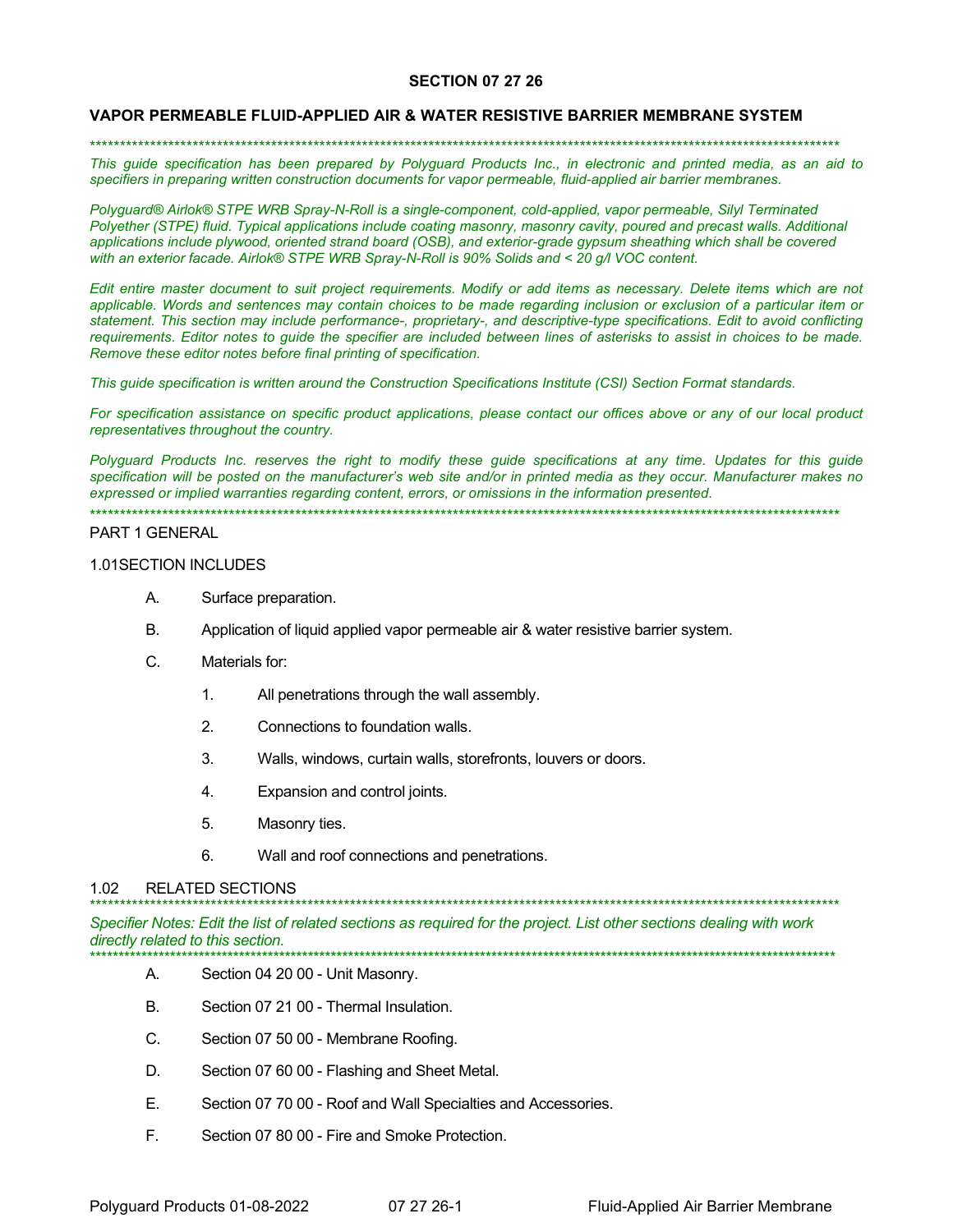- G. Section 07 92 00 Joint Sealants.
- H. Section 08 10 00 Doors and Frames.
- I. Section 08 50 00 Windows.
- J. Section 09 20 00 Plaster and Gypsum Board.

### 1.03 REFERENCES

- A. AAMA 501.2 Quality Assurance and Diagnostic Water Leakage Field Check of Installed Storefronts, Curtain Walls, and Sloped Glazing Systems.
- B. AATC 127-2008 Standard test method measures for resistance of a fabric to the penetration of water under hydrostatic pressure.
- C. ASTM C 1305 Standard Test Method for Crack Bridging Ability of Liquid-Applied Waterproofing Membrane.
- D. ASTM D 412 Standard Test Methods for Vulcanized Rubber and Thermoplastic Elastomers-Tension.
- E. ASTM D 1004 Acceptance Criteria for Tear Strength. Standard Test Method for Tear Resistance (Graves Tear) of Plastic Film and Sheeting.
- F. ASTM D 1970 Standard Specification for Self-Adhering Polymer Modified Bituminous Sheet Materials Used as Steep Roofing Underlayment for Ice Dam Protection – Section 7.9 Nail Sealability.
- G. ASTM D 2240 Hardness, Shore A Standard Test Method for Rubber Property—Durometer Hardness.
- H. ASTM D 4541 Standard Test Method for Pull-off Strength of Coatings Using Portable Adhesion Testers.
- I. ASTM E 96 Standard Test Method for Water Vapor Transmission of Materials.
- J. ASTM E 283 Standard Test Method for Determining Rate of Air Leakage Through Exterior Windows, Curtain Walls, and Doors Under Specified Pressure Differences Across the Specimen.
- K. ASTM E330/E330M Standard Test Method for Structural Performance of Exterior Windows, Doors, Skylights and Curtain Walls by Uniform Static Air Pressure Difference.
- L. ASTM E 331 Standard Test Method for Water Penetration of Exterior Windows, Skylights, Doors, and Curtain Walls by Uniform Static Air Pressure Difference.
- M. ASTM E 2178 Standard Test Method for Air Permeance of Building Materials.
- N. ASTM E 2357 Standard Test Method for Determining Air Leakage of Air Barrier Assemblies.
- O. NFPA 285 Standard Test Method of determining the flammability characteristics of exterior, nonload bearing wall assemblies/panels.

## 1.04 SUBMITTALS

- A. Comply with Section 01 33 00 Submittal Procedures.
- B. Submit manufacturer's product data and application instructions.
- C. Sustainable Design Submittals:
	- 1. Submit invoices and documentation from manufacturer of the amounts of materials and content for products specified.
	- 2. Submit invoices and documentation showing manufacturing locations and origins of materials for products manufactured and sourced within 500 miles of project site.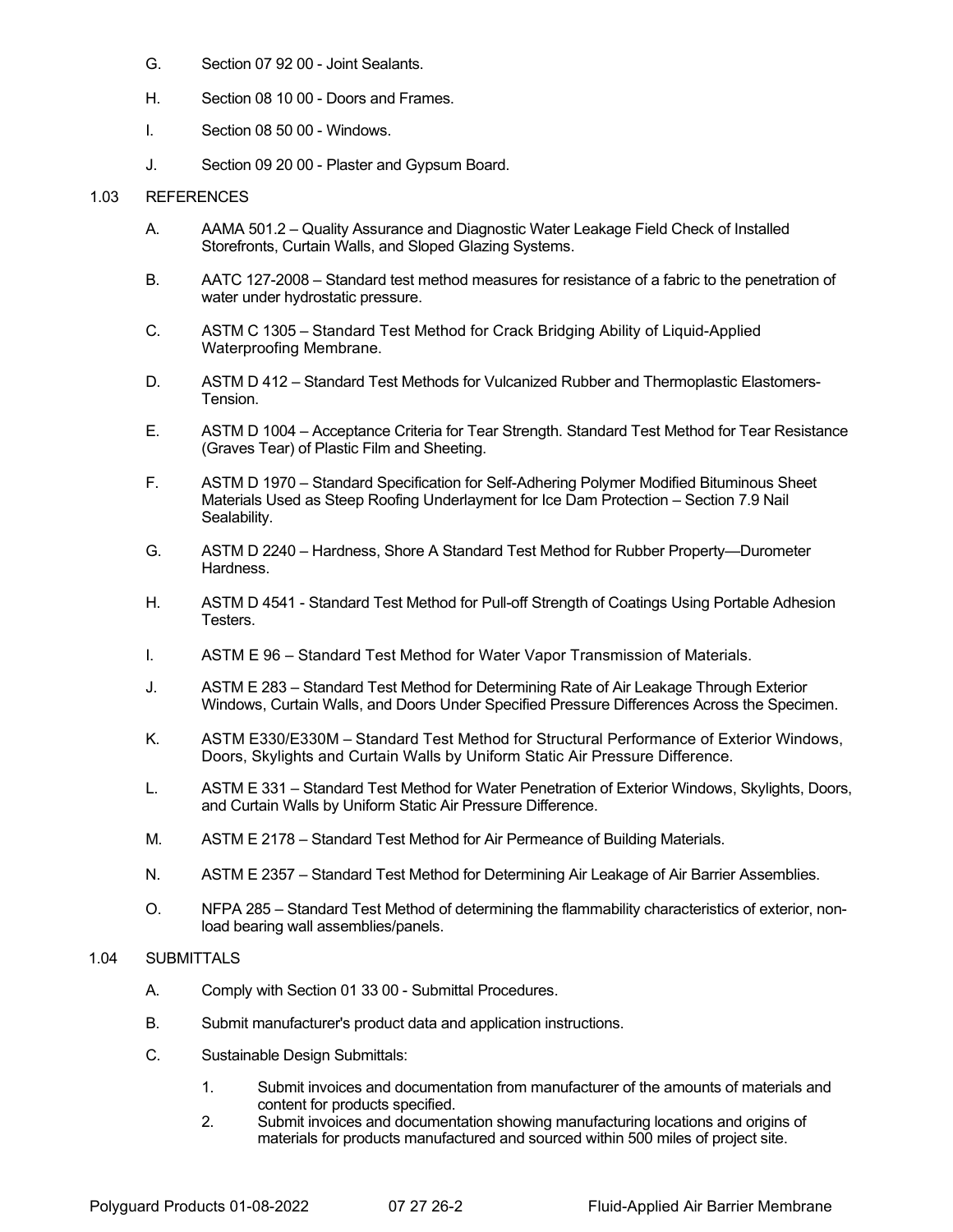- D. LEED Submittal: Documentation of materials, recycled content and location of manufacturer.
	- 1. LEED MR Credit 2 Construction Waste Management: Provide documentation of reusable materials by weight and volume diverted back to manufacturing process or to appropriate sites.
	- 2. LEED, MR Credit 5 Regional Materials: Provide documentation for cost of materials or products that have been extracted, harvested, or recovered and also manufactured within 500 miles of project site.
		- a. If only a portion of the materials or products is extracted, harvested, or recovered and manufactured locally, then only provide percentage by weight for credit value.
	- 3. LEED EA Credit 1 Optimize Energy Performance: Provide documentation verification for materials increasing levels of energy performance above the baseline in the prerequisite standard to reduce environmental and economic impacts associated with excessive energy use.

## 1.05 QUALITY ASSURANCE

- A. Manufacturer Qualifications: Fluid-applied membrane must be manufactured by a company with a minimum of ten (10) years of experience in the production and sales of membrane materials.
- B. Applicator Qualifications: A firm having at least three (3) years of experience in applying these types of specified materials and specifically accepted in writing by the membrane system manufacturer.
- C. Materials: For each type of material required to complete the work of this section, provide primary materials which are the products of a single manufacturer.
- D. Pre-Application Conference: A pre-application conference shall be held to establish procedures and to review conditions, installation procedures and coordination with other related work. Meeting agenda shall include review of special details and flashing.
- E. Manufacturer's Representative: Arrange to have trained representative of the manufacturer on-site periodically to review installation procedures.

## 1.06 MOCK-UPS

- A. Prior to installation of the air barrier system, apply the system on a mock-up to verify details under shop drawing submittals and to demonstrate tie-ins with adjoining construction, and other termination conditions, as well as qualities of materials and execution.
- B. Construct typical exterior wall panel, 6 feet long by 6 feet wide, incorporating back-up wall, cladding, window and door frame and sill, insulation, flashing; illustrating materials interface and seals.

## 1.07 DELIVERY, STORAGE, AND HANDLING

- A. Deliver materials to site in manufacturer's original, unopened containers and packaging, with labels clearly identifying product name and manufacturer.
- B. Store materials in a clean, dry area and on a stable surface with the lid securely closed in accordance with manufacturer's instructions and local governing regulations.
- C. Store in ambient temperature range between -10°F (23°C) and 100°F (38°C). For best application results, store in ambient temperatures above 50°F (11°C).
- D. Protect materials during handling and application to prevent damage or contamination.
- E. Refer to Polyguard's installation guide for more specific instructions.

## 1.08 PROJECT CONDITIONS

- A. Proceed with installation only when substrate construction and preparation work is complete.
- B. Warn personnel against breathing of vapors and contact with skin and eyes; also wear appropriate protective clothing and respiratory equipment if required per the product SDS document.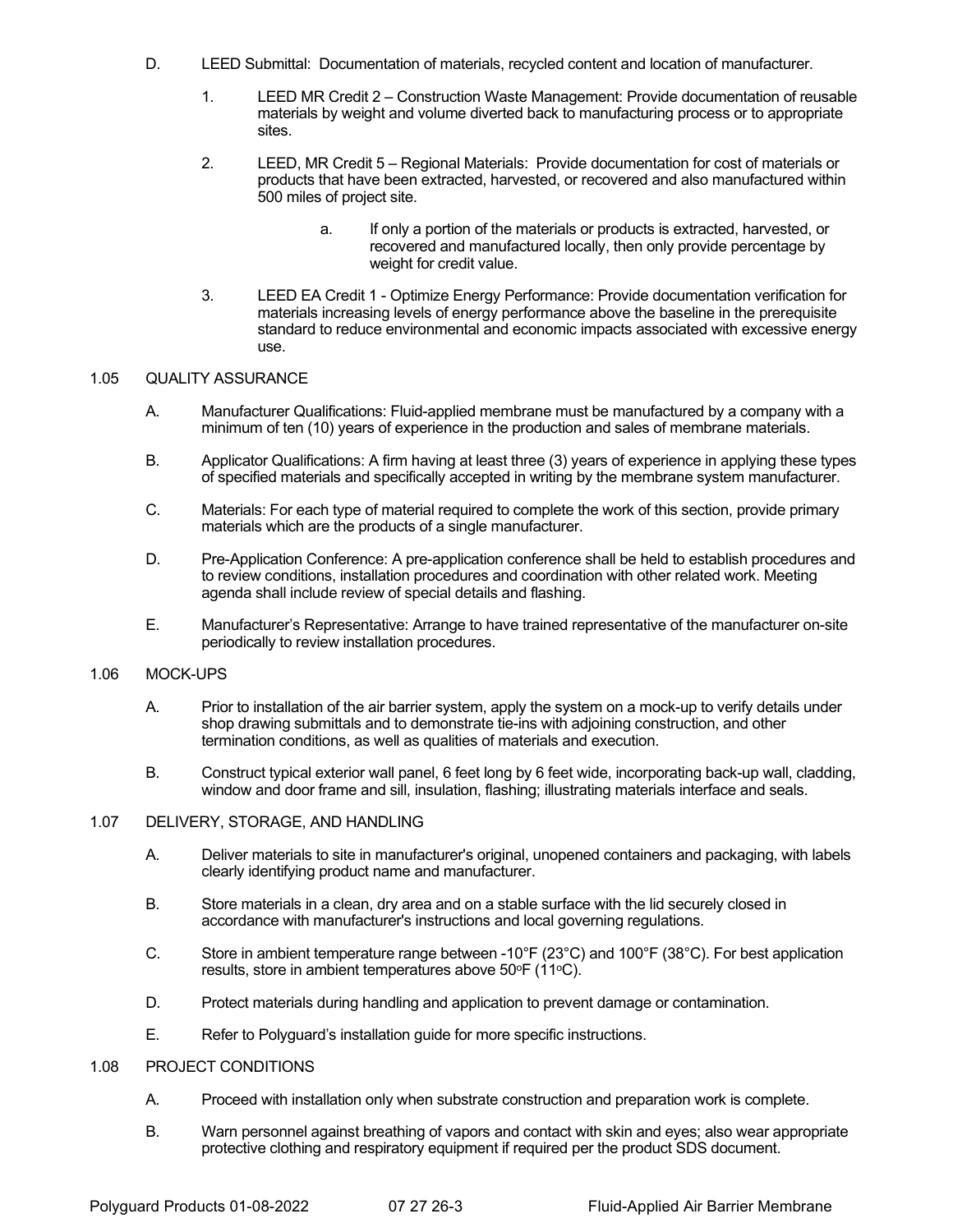C. Maintain work area in a neat and workmanlike condition. Remove empty cartons and rubbish from the site daily.

## 1.09 WARRANTY

A. We, the manufacturer, warrant only that this product is free of defects, since many factors which affect the results obtained from this product are beyond our control; such as weather, workmanship, equipment utilized and prior condition of the substrate. We will replace at no charge product proved to be defective within twelve (12) months of purchase, provided it has been applied in accordance with our written directions for uses we recommended as suitable for this product. Proof of purchase must be provided. A five (5) year material or system warranty may be available upon request. Contact Polyguard Products, Inc. for further details.

## PART 2 PRODUCTS

### 2.01 MANUFACTURER

A. Polyguard Products Inc. P.O. Box 755 Ennis, TX 75120-0755; Phone: (214) 515-5000 Email: [info@polyguard.com](mailto:info@polyguard.com)

POLYGUARD® AIRLOK® STPE AIR & WATER RESISTIVE BARRIER SYSTEM PHYSICAL PROPERTIES

## 2.02 MATERIALS

- A. Polyguard® Airlok® STPE WRB Spray-N-Roll is a Silyl Terminated Polyether (STPE) fluid, vapor permeable membrane that forms a durable, continuous, bonded elastomeric barrier and combines the best of silicone and polyurethane properties.
	- 1. Performance-based Specification: Air & water resistive barrier system shall be Silyl Terminated Polyether (STPE) based, fluid, vapor permeable, that cures to form a durable, continuous, bonded elastomeric membrane having the following properties:

| <b>PROPERTY</b>                                | <b>TEST METHOD</b>    | <b>TYPICAL VALUE</b>               |
|------------------------------------------------|-----------------------|------------------------------------|
| <b>COLOR</b>                                   |                       | Gray                               |
| SERVICE TEMPERATURE RANGE                      |                       | -25 $\degree$ F to 185 $\degree$ F |
| <b>AIR PERMEANCE</b>                           | <b>ASTM E 2178</b>    | $0.002$ cfm/ft <sup>2</sup>        |
| AIR LEAKAGE & DURABILITY                       | <b>ASTM E 2357-11</b> | $0.0016$ cfm/ft <sup>2</sup>       |
| STRUCTURAL PERFORMANCE                         | <b>ASTM E 330</b>     | Pass                               |
| <b>AIR LEAKAGE</b>                             | <b>ASTM E 283</b>     | $0.0011$ cfm/ft <sup>2</sup>       |
| <b>WATER VAPOR PERMEANCE</b>                   | ASTM E 96 Method B    | 15 perms                           |
| <b>WATER PENETRATION</b>                       | <b>ASTM E 331</b>     | Pass                               |
| <b>WATER INFILTRATION</b>                      | AAMA 501.2-94         | Pass                               |
| <b>WATER RESISTANCE</b>                        | AATC 127-2008         | Pass                               |
| PULL ADHESION - GYPSUM SHEATHING               | <b>ASTM D 4541</b>    | $\geq 41.2$ PSI                    |
| PULL ADHESION - CONCRETE                       | <b>ASTM D 4541</b>    | $\geq$ 120 PSI                     |
| <b>CRACK BRIDGING</b>                          | <b>ASTM C 1305</b>    | Pass                               |
| <b>NAIL SEALABILITY</b>                        | <b>ASTM D 1970</b>    | Pass                               |
| <b>TENSILE STRENGTH</b>                        | ASTM D412             | 100 PSI                            |
| HARDNESS, SHORE A                              | <b>ASTM D 2240</b>    | 45                                 |
| <b>ELONGATION</b>                              | ASTM D 412            | 300%                               |
| <b>TEAR STRENGTH</b>                           | <b>ASTM D 1004</b>    | 60 PSI                             |
| EVALUATION OF FIRE PROPOGATION CHARACTERISTICS | <b>NFPA 285</b>       | Compliant*                         |
| VOLATILE ORGANIC COMPOUNDS (VOC)               |                       | $< 20$ g/l                         |
| *Related to specific assemblies                |                       |                                    |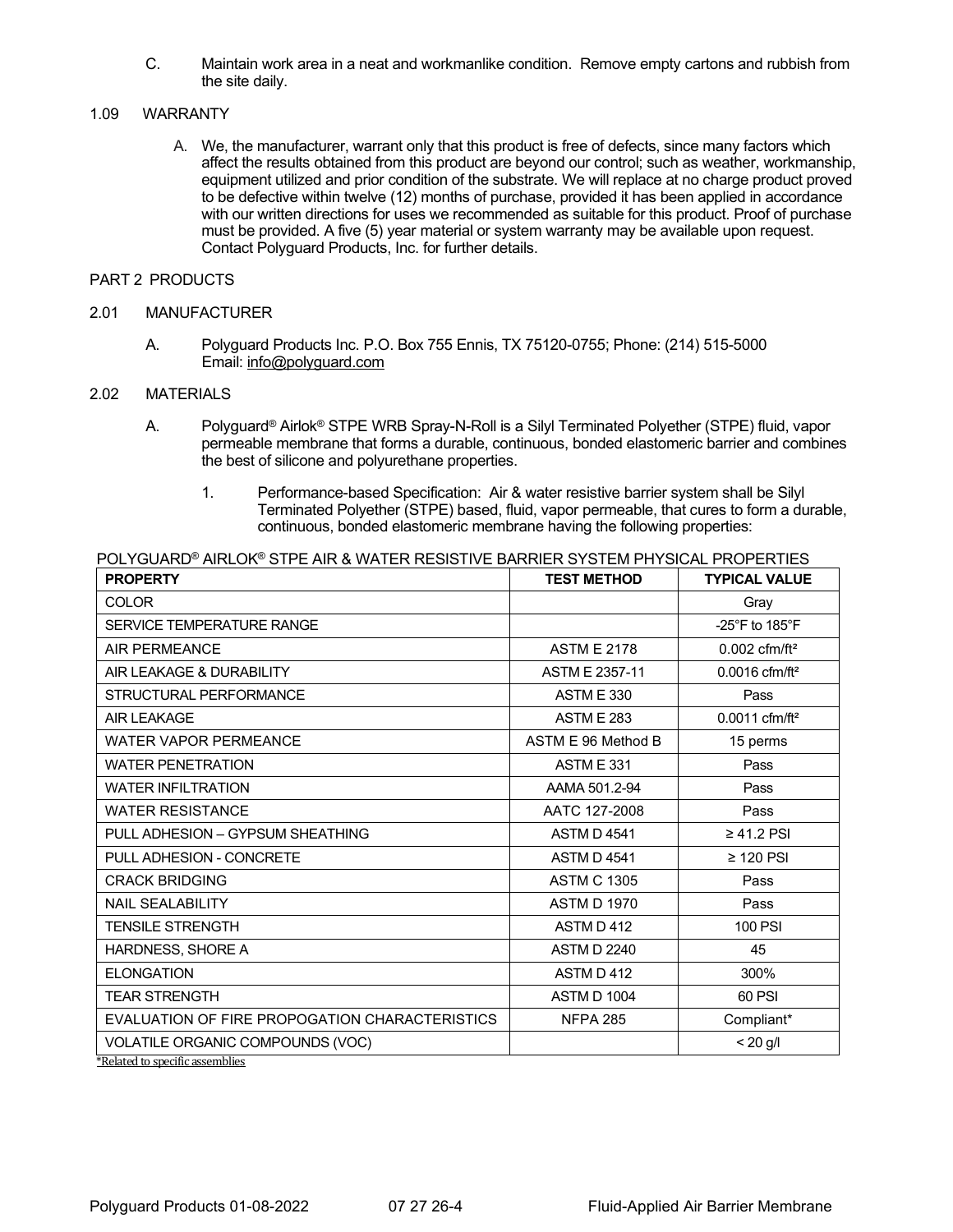## 2.03 SYSTEM ACCESSORIES

- A. Flashing: Airlok® STPE WRB Flash-N-Roll: Polyguard® Airlok® Flash-N-Roll is a single component, Silyl Terminated Polyether (STPE), 100% solid moisture-cured, elastomeric, roller-applied above-grade fluid flashing.
- B. Flashing: Airlok® STPE WRB Gun-N-Spread: Polyguard® Airlok® Gun-N-Spread is a single component, Silyl Terminated Polyether (STPE), 100% solid moisture-cured, elastomeric gun and trowel applied above-grade fluid flashing.
- C. Flashing and Sealant: Detail Sealant PW™: Polyguard® Detail Sealant PW™ is a single component, Silyl Terminated Polyether (STPE), 100% solid moisture-cured, elastomeric tube and trowel applied joint filler, sealant and fluid flashing.
- D. Flashing and Sealant: Airlok® STPE WRB Detail-N-Joint: Polyguard® Airlok® Detail-N-Joint is a single component, Silyl Terminated Polyether (STPE), 100% solid moisture-cured, elastomeric tube and trowel applied above grade fiber filled joint filler, sealant and transition fluid flashing.
- E. Flashing: Polyguard® Airlok® Sheet 400 NP is a 40-mil, laminated, modified-asphalt, self-adhesive membrane bonded to a cross-laminated polyethylene sheet and is used for wall flashing, throughwall flashing (TWF), joint flashing, and non-vapor permeable sheet air barrier. Use Airlok® Sheet 400 NP for ambient and substrate surface temperatures 25°F (-4ºC) and rising. Airlok® Sheet 400 NP resists sunlight up to 30 days.
- F. Flashing: Polyguard® Airlok® Sheet UV 400 NP is a 40-mil, composite membrane, consisting of a foil/polyscrim, laminated to a layer of rubberized-asphalt and is used for wall flashing, through-wall flashing (TWF), and joint flashing, and non-vapor permeable sheet air barrier. Use Airlok<sup>®</sup> Sheet UV 400 NP for ambient and substrate surface temperatures 25°F (-4ºC) and rising. Airlok® Sheet UV 400 NP resists sunlight up to 1 year.
- G. Flashing: Polyguard® Airlok® Sheet UV Ultra 400 NP is a 40-mil, laminated, modified-asphalt, selfadhesive membrane bonded to a cross-laminated polyethylene sheet with a top protective layer of aluminum and is used for wall flashing, through-wall flashing (TWF), and joint flashing, and nonvapor permeable sheet air barrier. Use Airlok® Sheet UV Ultra 400 NP for ambient and substrate surface temperatures 40°F (5ºC) and rising. Airlok® Sheet UV Ultra 400 NP resists sunlight up to 2 years.
- H. Flashing: Polyguard® Airlok® Sheet 200 BU/ NP is a 28-mil, laminated, butyl compound, selfadhesive, non-permeable sheet membrane bonded to a cross-laminated polyethylene sheet and is used for wall flashing, through-wall flashing (TWF), joint flashing, and non-vapor permeable sheet air barrier. Use Airlok® Sheet 200 BU/NP for ambient and substrate surface temperatures 20°F (-6ºC) and rising. Airlok® Sheet 200 BU/ NP resists sunlight up to 30 days.
- I. Flashing: Polyguard® Airlok® Sheet UV 200 BU/NP is a 28 mil, laminated, butyl compound, selfadhesive, non-permeable sheet membrane bonded to a cross-laminated polyethylene sheet and is used for wall flashing, through-wall flashing (TWF), and joint flashing, and non-vapor permeable sheet air barrier. Use Airlok® Sheet UV 200 BU/NP for ambient and substrate surface temperatures 20°F (-6ºC) and rising. Airlok® Sheet UV 200 BU/NP resists sunlight up to 1 year.
- J. Surface Primer Roller-Grade Adhesive:
	- 1. Polyguard® 650 LT Liquid Adhesive: A rubber-based, tacky adhesive which is specifically formulated to provide excellent adhesion.
	- 2. Polyguard® California Sealant: A rubber-based sealant which is specifically formulated to provide excellent adhesion. The VOC (Volatile Organic Compound) content meets the South Coast Air Quality Management District regulations established under the February 1, 1991 version of Rule 1168 ©) (2) Adhesion and Sealant Applications. California Sealant is classified as an Architectural Sealant Primer Porous, with VOC of 527 g/L. Current SCAQMD regulations for this type sealant primer are 775 g/L.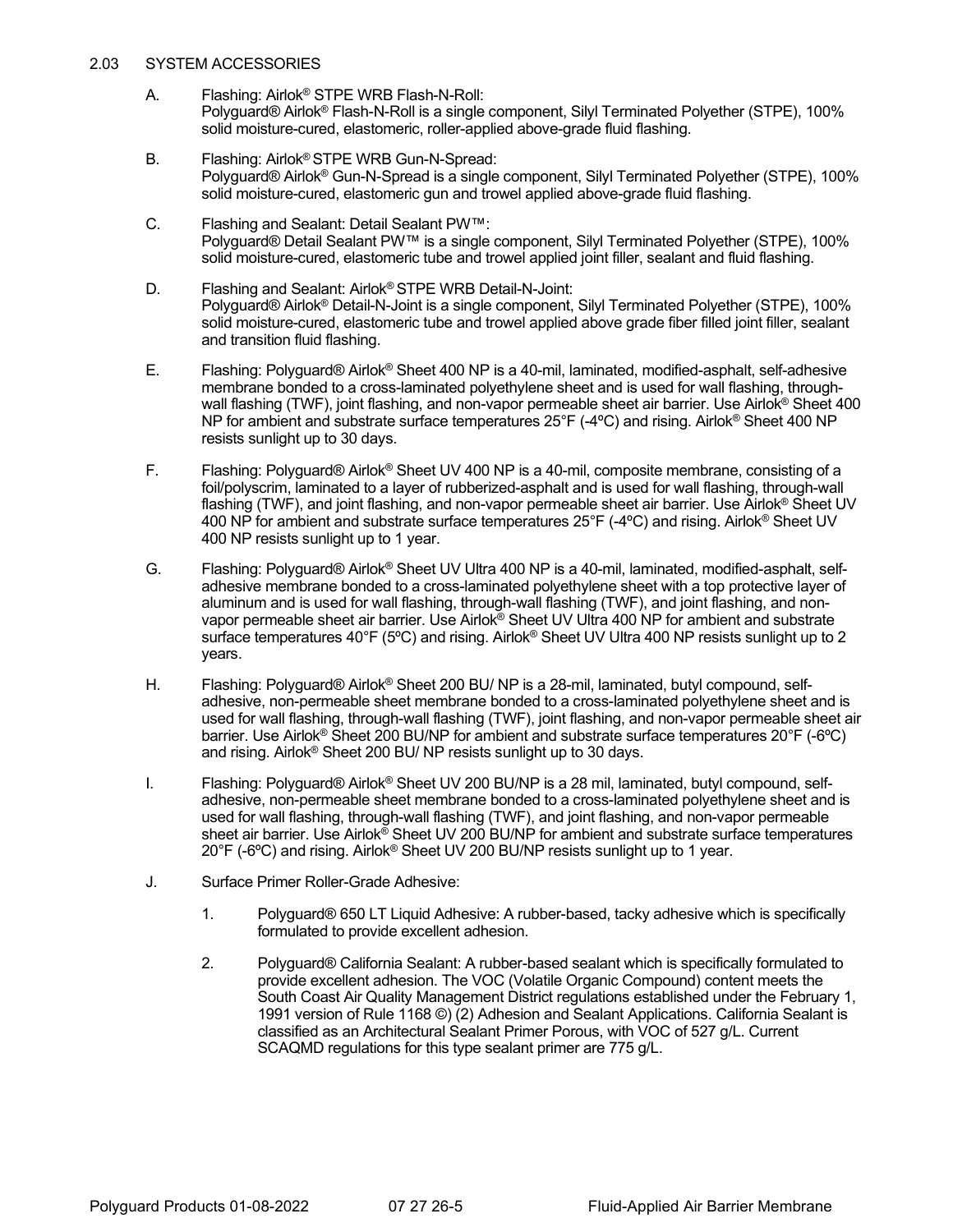## 3.01 EXAMINATION

- A. All substrates to be treated must be clean, structurally sound and free of dirt, excess mortar, or other contaminants. Damp substrates must be clear of detectable surface water, frost, ice or snow. Masonry substrate shall have tooled mortar joints.
- B. Cutouts and breakouts for support columns and beams are to be filled and made flush with the substrate by others prior to commencing work.
- C. Masonry and new concrete shall have been cured a minimum of three (3) days and can be damp at time of application.
- D. Design Professional to verify substrate and conditions are acceptable to commence work within this section. Examine surfaces to receive membrane. Notify Architect if surfaces are not acceptable. Do not begin surface preparation or application until unacceptable conditions have been corrected.

### 3.02 SURFACE PREPARATION

- A. Apply to clean, structurally sound and dust free substrate joints and surfaces. Airlok<sup>®</sup> STPE WRB Spray-N-Roll system components can be applied to damp surfaces clear of detectable surface water, frost, ice or snow.
- B. Knock off concrete wall form ties. Fill flush with Airlok® STPE WRB Detail-N-Joint or Detail Sealant PW™ installed per the Airlok® STPE WRB Installation Guide and the standard details; or fill with non-shrinking Portland cement grout, installed per the manufacturer's instructions. Allow Airlok<sup>®</sup> STPE WRB Detail-N-Joint and/or Detail Sealant PW™ a minimum of 1 hour to skin over before covering, adding additional time for lower or more arid ambient and surface temperatures.
- C. Leave CMU wall unparged.
- D. Fill voids in concrete or exterior gypsum sheathing to flush with the substrate by using Airlok<sup>®</sup> STPE WRB Detail-N-Joint or Detail Sealant PW™.
- E. Use backer rod in joints in excess of 1/4-inch and a tooled bead of Airlok® STPE WRB Detail-N-Joint or Detail Sealant PW™. Joints 1/4-inch or less can be coated with Airlok® STPE WRB Detail-N-Joint or Detail Sealant PW™ without additional preparation.
- F. Refer to the Airlok® STPE WRB Installation Guide and the standard details for additional instructions.

### 3.03 APPLICATION OF THE STPE AIR & WATER RESISTIVE BARRIER SYSTEM

- A. Apply the Airlok® STPE WRB Spray-N-Roll system components following the Airlok® STPE WRB Installation Guide.
- B. Accessory products (above) can be installed either before or after the fluid-applied application of Polyguard® Airlok® STPE WRB Spray-N-Roll to substrate. For ambient and substrate temperatures between 25°F (-4°C) and 40°F (5°C), refer to the Airlok® STPE WRB Installation Guide.
- C. Apply Airlok® STPE WRB Spray-N-Roll in one coat; by means of a sprayer, roller, or brush; to achieve a continuous film at the desired 20 mils dry apply at a theoretical coverage rate of 69 square feet per gallon (23 wet mils). Additional material may be necessary on rougher or more porous substrates.
- D. Apply Airlok® STPE WRB Spray-N-Roll over rough openings.
- E. Apply extra material at anchor ties to achieve additional membrane thickness.
- F. Allow application to dry for six (6) hours, maintaining a minimum temperature of 40°F (5ºC). Inspect for continuous coverage. If necessary, apply additional material as needed to ensure complete coverage.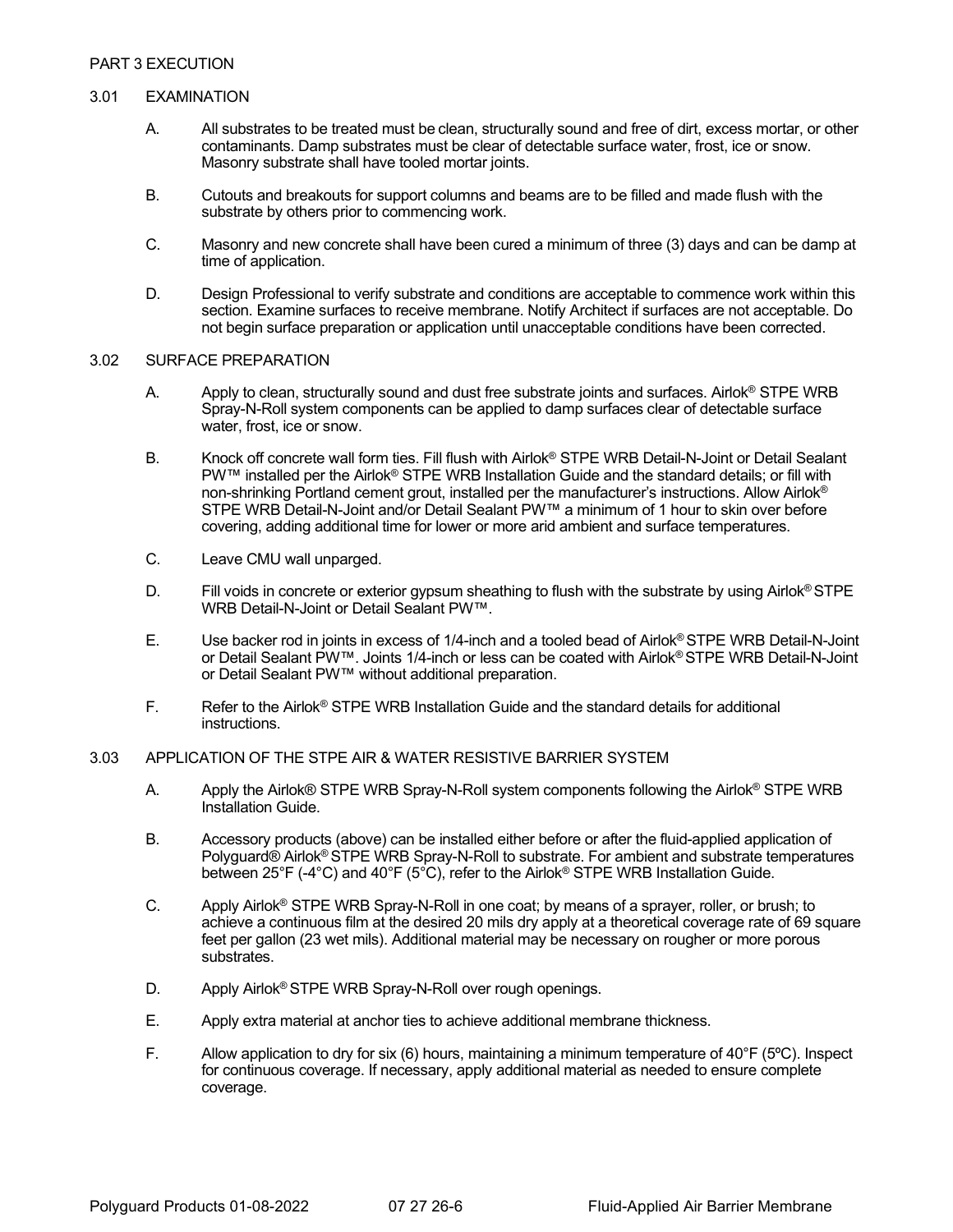- G. Application at transition joints:
	- 1. Detailing can be performed before or after the application of other Airlok® STPE WRB system components. If detailing is performed before the field or flashing application, then allow the Airlok® STPE WRB Detail-N-Joint to skin over before applying other Airlok® STPE WRB Spray-N-Roll system components.
	- 2. Prime the cut edges of gypsum sheathing with either Polyguard® 650 LT Liquid Adhesive or Polyguard® California Sealant and let it flash off to become tacky.
	- 3. Apply Airlok® STPE WRB Detail-N-Joint as a cove bead in corner joints and tool to a minimum 1/2-inch radius.
	- 4. Install a backer rod in transition joints larger than 1/4-inch. Fill joints with Detail Sealant PW™ and tool.
	- 5. Apply Airlok® STPE WRB Detail-N-Joint at least 3 inches onto the wall surfaces on either side of the joint at a rate of 60 mils.
		- a. Or, apply either of the Airlok® STPE WRB Spray-N-Roll system components at least 3-inches onto the wall surfaces on either side of the joint at a rate of 25 mils. Then follow Polyguard® sheet flashing installation instructions.
		- b. Or, apply one of Polyguard's primer/adhesives and allow it to flash off to become tacky. Follow Polyguard® sheet flashing installation instructions.
- H. Application at rough fenestration openings:
	- 1. Prime the cut edges of gypsum sheathing with either Polyguard® 650 LT Liquid Adhesive or Polyguard® California Sealant and let it flash off to become tacky.
	- 2. Fill joints with Airlok® STPE WRB Detail-N-Joint.
	- 3. Apply a 3/8-inch cant / fillet bead to the rough opening corners.
	- 4. Apply either of the Airlok® STPE WRB Flash-N-Roll, Airlok® STPE WRB Gun-N-Spread, Airlok® STPE WRB Detail-N-Joint or Detail Sealant PW™ at least 3-inches onto the wall structure face out from the rough opening and at least 3-inches onto the rough opening surface inward.
		- a. Or, apply one of Polyguard's primer/adhesives and allow it to flash off to become tacky. Follow Polyguard® sheet flashing installation instructions to apply the sheet flashing to the rough opening.
- I. Application at penetrations:
	- 1. Scuff and clean the penetration with denatured alcohol.
	- 2. Install backer rod in joints larger than 1/4-inch. Fill joints with Detail Sealant PW™.
	- 3. Apply a 1/2-inch cant / fillet bead of either with Airlok® STPE WRB Detail-N-Joint or Detail Sealant PW™.
	- 4. Apply and trowel Airlok® STPE WRB Flash-N-Roll, Airlok® STPE WRB Gun-N-Spread, Airlok® STPE WRB Detail-N-Joint or Detail Sealant PW™ least 3-inches onto the wall surface and at least 3-inches onto and around the penetration.
- J. Application at board joints:
	- 1. Detailing can be performed before or after the application of other Airlok® STPE WRB Spray-N-Roll system components. If detailing is performed before the field or flashing application, then allow the Airlok® STPE WRB Detail-N-Joint to skin over before applying other Airlok® STPE WRB Spray-N-Roll system components.